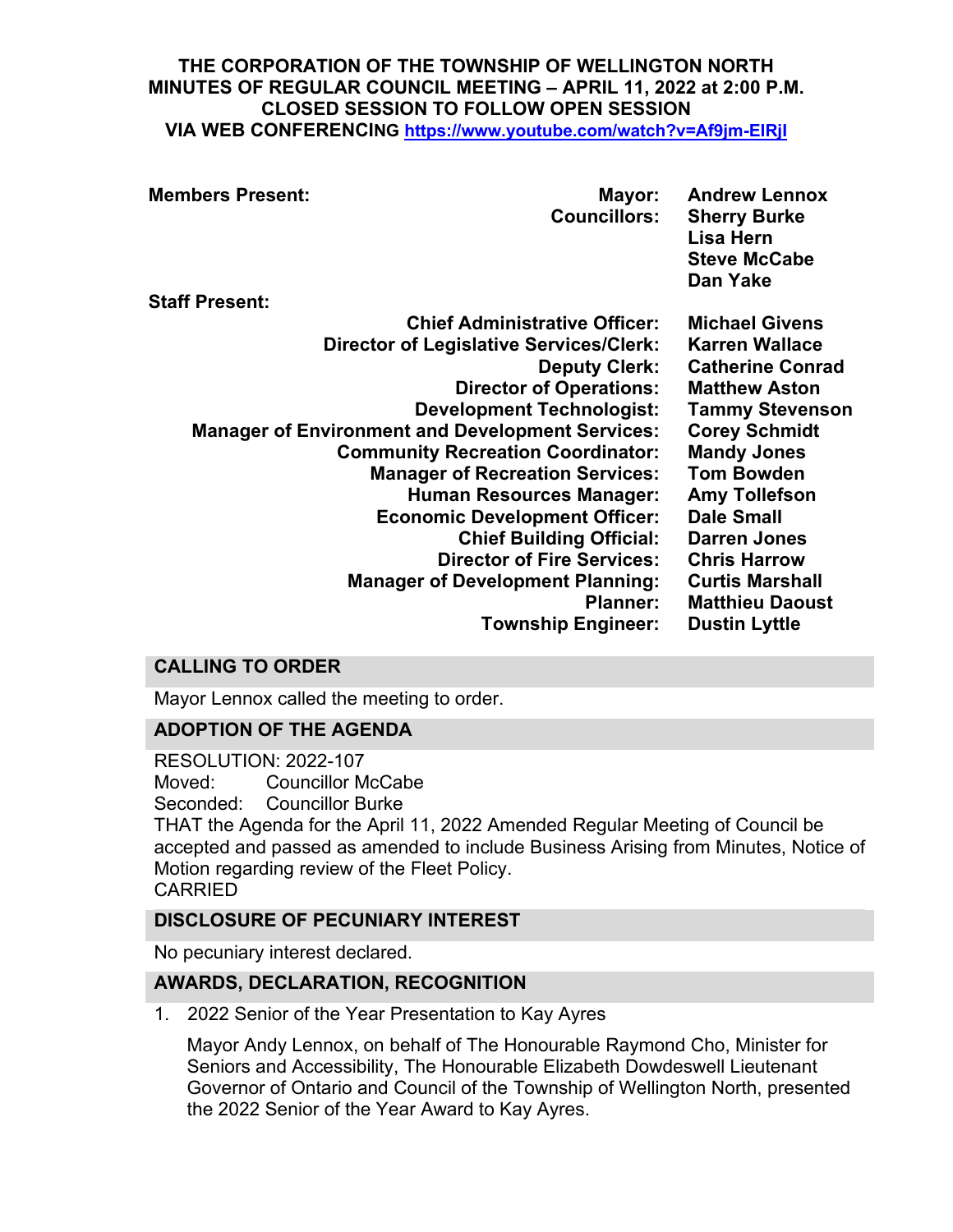## **PRESENTATIONS**

- 1. Curtis Marshall, Manager of Development Planning, County of Wellington
	- Cannabis Production and Processing Land Use Study, Background Report

Mr. Marshall presented the Background Report: A Review of Cannabis Production and Processing as a Land Use. The purpose of this report is to provide the Township with background information on cannabis production and processing as a land use. The information presented in this report will assist with the further review of "Cannabis Production Related Uses" in the Township and the eventual development of recommended land use policies and regulations for Council's consideration.

On August 23, 2021 Council passed a resolution directing staff to undertake a study in respect of land use planning policies related to cannabis operations within the municipality with respect to noise, odour, water usage, security, traffic, etc. On September 27, 2021 an interim control by-law was approved and adopted for a one year period while a land use planning study was undertaken. The study is proposed to include four main phases: background review, review of policy options, public consultation, and final recommendations.

The background report included:

- Cannabis regulations and licensing
- Land use policy review
- Local planning policies
- Land use impacts and compatibility
- Review of municipal approaches and best practices
- Future considerations and next steps
- Reference materials

#### RESOLUTION: 2022-108

Moved: Councillor Yake

Seconded: Councillor Hern

THAT the Council of the Corporation of the Township of Wellington North receive the presentation provided by Curtis Marshall, Manager of Development Planning, County of Wellington, regarding Cannabis Production and Processing Land Use Study Background Report.

CARRIED

Direction was provided to Curtis Marshall, Manager of Development Planning at the County of Wellington to proceed to Phase 2-Review of Policy Options

## **RECESS TO MOVE INTO PUBLIC MEETING**

RESOLUTION: 2022-108

Moved: Councillor Burke<br>Seconded: Councillor McCal

**Councillor McCabe** 

THAT the Council of the Corporation of the Township of Wellington North recess the April 11, 2022 Regular Meeting of Council for the purpose of holding a Public Meeting under the Planning Act: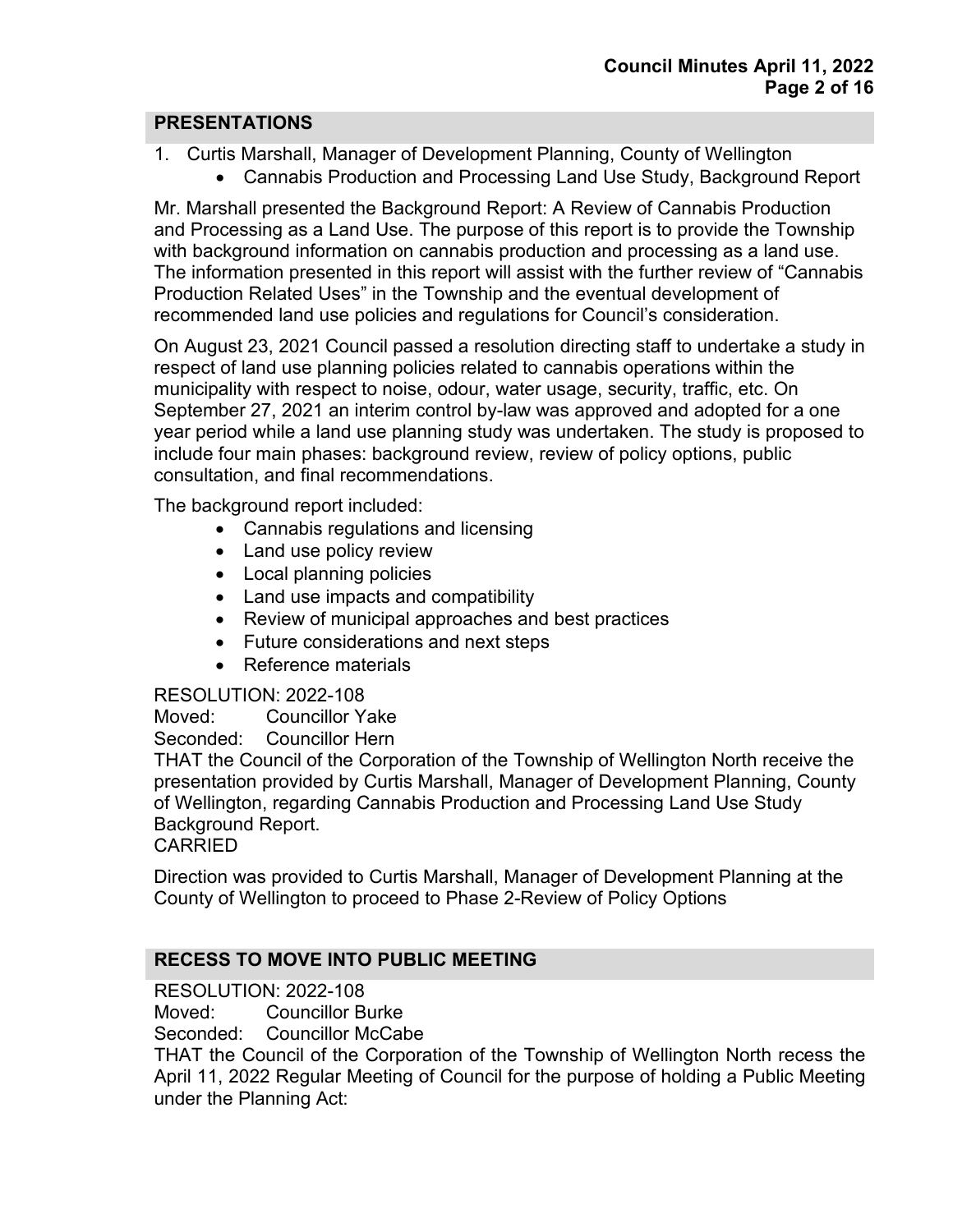- John Klassen, Zoning Amendment
- Mount Forest Lawn Bowling Club, Minor Variance

CARRIED

## **RESUME REGULAR MEETING OF COUNCIL**

RESOLUTION: 2022-109

Moved: Councillor Hern

Seconded: Councillor Burke

THAT the Council of the Corporation of the Township of Wellington North resume the April 11, 2022 Regular Meeting of Council at 2:52 p.m. CARRIED

## **DEPUTATIONS**

- 1. Gerald Martin, Markham Waterloo Mennonite Conference
	- Proposed Mennonite meeting house and Parochial Elementary School

Steven Weber, Secretary for the Committee, explained that they have been looking for a suitable site around Arthur for three to five years and have experienced many challenges to obtaining a site. Four years ago they talked to James Coffey about land on Tucker Street; however, it was sold to a developer before they could get an agreement and site plan in place. During discussions with the Township Planner at the time, property owned by Paul Levine was discussed. They were able to come to a verbal agreement and had a lawyer draw up an agreement for about seven and a half acres to be severed however issues because of the County's Municipal Comprehensive Review (MCR) the process could not be advanced. In the mean time, Mr. Levine has accepted an offer from a Toronto developer. Another property under consideration was also sold to a developer. Pinehaven Holsteins would be willing to sell them land beside Ivan Armstrong Trucking on Line 2, but this land is outside of the urban boundary. A zone amendment would be required, and they requested that Council consider this, or they are open to any other location of which Council might be aware.

It was noted that an Official Plan amendment that would be required could not be considered at this time due to the ongoing MCR process. The Official Plan and Provincial guidelines would be involved; it is much easier to deal with in the urban boundary. Council cannot make the decision but can have influence on a decision.

This group has been looking for a site for some time and if there are no options to look outside the urban boundary that would provide some clarity. They have been told there will be no decisions on severances or anything related to the Official Plan until the MCR is complete. It won't be complete for some time, and they have lost those properties. The understanding that the only opportunity for what they are proposing is going to be in the urban boundary is at least something for them to work with. Lands in Arthur have become focused on residential development, making it difficult for them to find a location. Lands designated as future development, or excess lands, won't have decisions until the MCR is complete. They won't be able to find lands unless Council makes an effort with the County around severance applications and Official Plan amendments during the term of the MCR. Doing this could possibly lead to further requests and Council needs to consider how they feel about the preservation of prime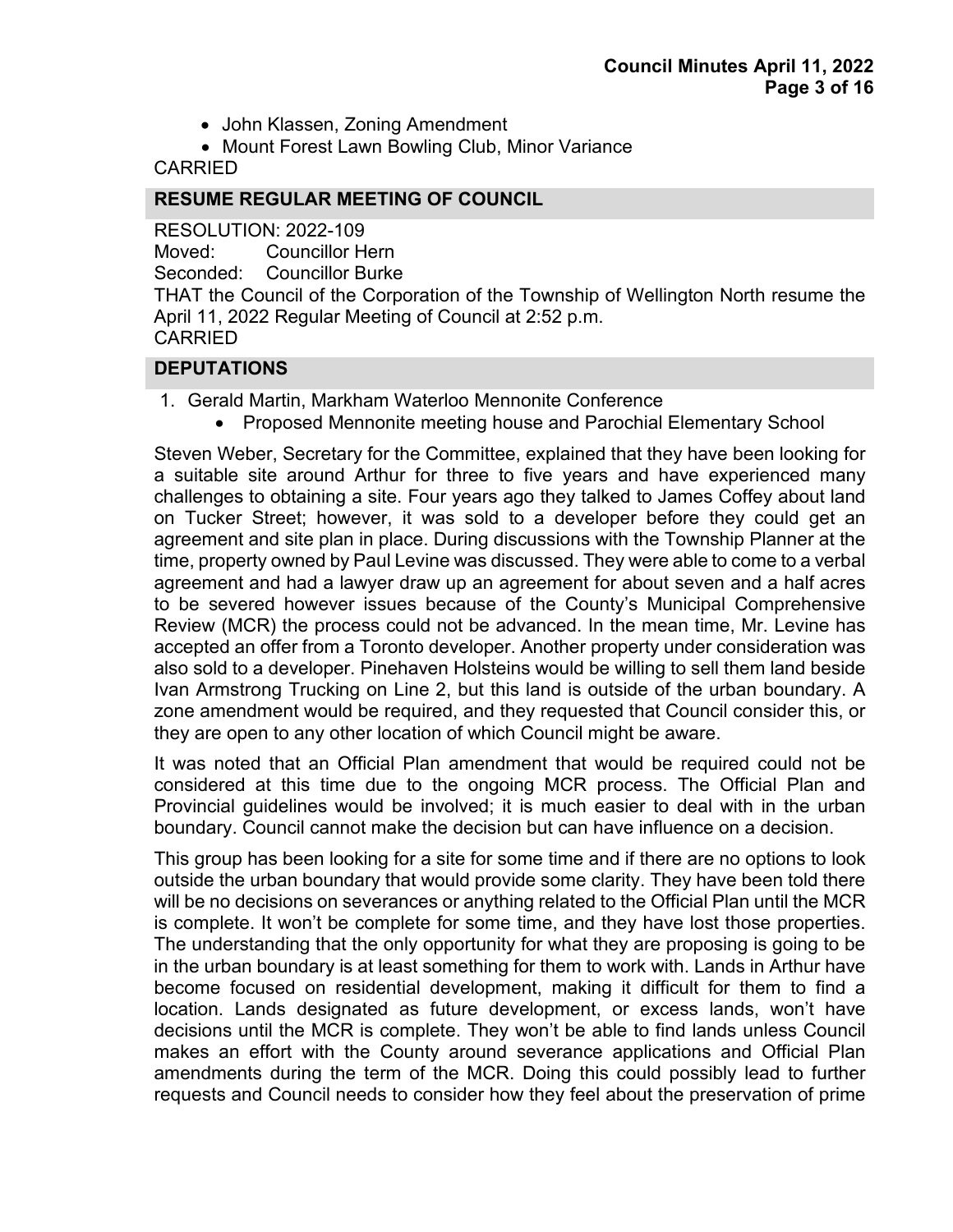agricultural land. Applications would be looked at on a case-by-case basis. This is an important use for people that are a part of our community.

Concern was expressed about the safety of the location with a trucking business beside it. Community safety issues around schools have been reviewed previously. Line 2 would have less traffic than Wellington Road 14. A parochial school is a permitted use in the agricultural zone; however, a church is not.

Council will revisit this matter to discuss how to facilitate a solution, and what it would look like.

## **ADOPTION OF MINUTES OF COUNCIL AND PUBLIC MEETING**

1. Regular Meeting of Council, March 21, 2022

RESOLUTION: 2022-110

Moved: Councillor Hern

Seconded: Councillor McCabe

THAT the minutes of the Regular Meeting of Council held on March 21, 2022 be adopted as circulated.

CARRIED

## **BUSINESS ARISING FROM PREVIOUS MEETINGS OF COUNCIL**

1. Councillor Burke, Notice of Motion March 21, 2022 Regular Council Meeting

RESOLUTION: 2022-111

Moved: Councillor Burke

Seconded: Councillor Yake

THAT Council appoint a committee to review the Fleet Management policy and bring recommendations back to a future meeting of Council;

AND FURTHER THAT the committee consist of

- 1 member of Council
- 1 Fire Department representative
- 1 Building Department representative
- 1 Operations Department representative
- 1 Finance Department representative

#### CARRIED

Council directed staff to revisit the appointment of a committee to review the Fleet Management Policy once a new treasurer is in place.

#### **IDENTIFICATION OF ITEMS REQUIRING SEPARATE DISCUSSION**

1f, 1g, 2d, 2e, 3a, 3d, 5b, 6a, 6b, 7d

#### **ADOPTION OF ALL ITEMS NOT REQUIRING SEPARATE DISCUSSION**

RESOLUTION: 2022-112 Moved: Councillor Hern Seconded: Councillor Burke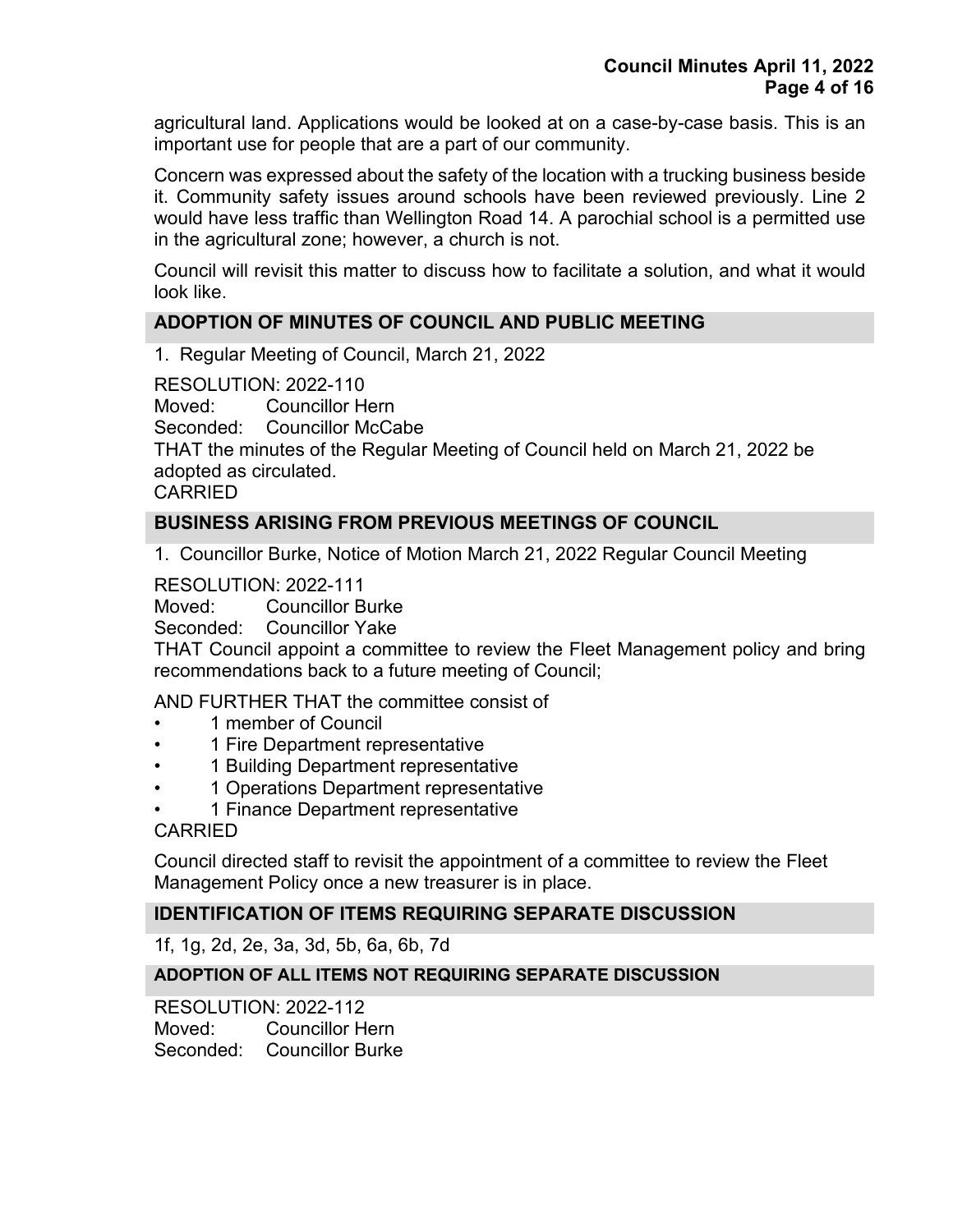THAT all items listed under Items For Consideration on the April 11, 2022 Council agenda, with the exception of those items identified for separate discussion, be approved and the recommendations therein be adopted:

THAT the Council of the Corporation of the Township of Wellington North receive the minutes of the Saugeen Valley Conservation Authority February 17, 2022 Authority Meeting.

THAT the Council of the Corporation of the Township of Wellington North receive the minutes of the Arthur 150 Committee meeting held on March 14, 2022.

THAT the Council of the Corporation of the Township of Wellington North receive the minutes of the Maitland Valley Conservation Authority Members Meeting #1-22 held on January 6, 2022 and the Annual Meeting of the Membership #2-2022 held on February 16, 2022.

THAT the Council of the Corporation of the Township of Wellington North receive the Grand River Conservation Authority, Summary of the General Membership Meeting held on March 25, 2022.

THAT the Council of the Corporation of the Township of Wellington North receive the minutes of the Wellington North Cultural Roundtable meeting held on March 24, 2022.

THAT the Council of the Corporation of the Township of Wellington North receive the minutes of the Recreation, Parks and Leisure Committee meeting held on April 5, 2022.

THAT the Council of the Corporation of the Township of Wellington North, as recommended by the Recreation, Parks and Leisure Committee, direct staff to work in consultation with the Arthur Optimist Club on a report regarding the parameters of the multi-use court project including location, cost, size, utilities and next steps. AND FURTHER THAT the report be brought to a future Recreation, Parks and Leisure Committee meeting for discussion.

THAT the Council of the Corporation of the Township of Wellington North, as recommended by the Recreation, Parks and Leisure Committee, endorse that the recreation administration assistant be directed to regularly report to the Mount Forest and District Sports Complex as the primary place of work.

THAT the Council of the Corporation of the Township of Wellington North receive Report DC Report 2022-013 being a report on Consent Application (Severance) B29- 22 known as Part Lot 25, Concession 5 in the former Township of Arthur. AND FURTHER THAT the Council of the Township of Wellington North supports consent application B29-22 as presented with the following conditions:

• THAT the Owner satisfy all the requirements of the local municipality, financial and otherwise (included but not limited to Taxes paid in Full; a Fee of \$130.00 for Township Clearance Letter of conditions — or whatever fee is applicable at the time of clearance under the municipal Fees and Charges by-law) which the Township of Wellington North may deem to be necessary at the time of issuance of the Certificate of Consent for the proper and orderly development of the subject lands;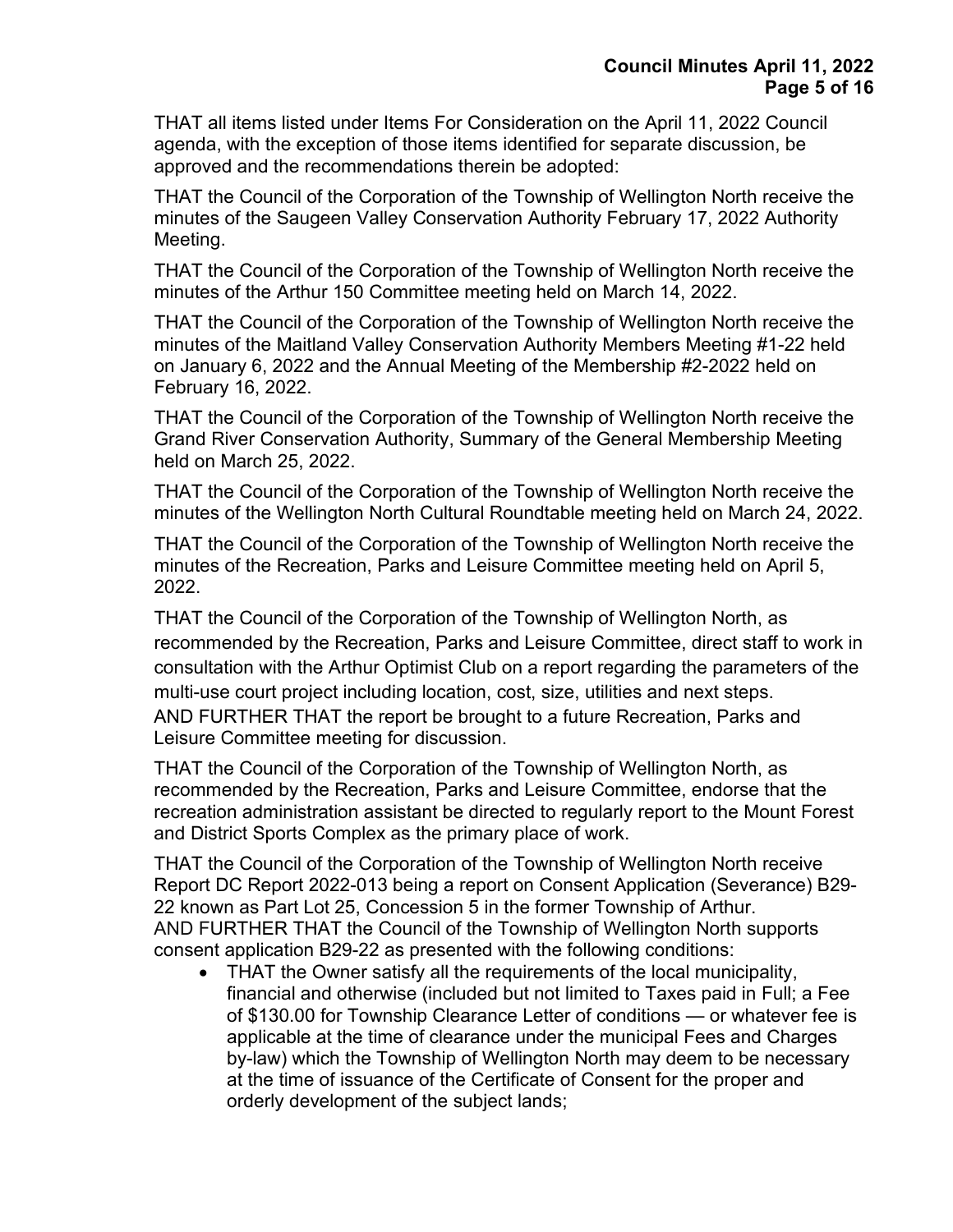- THAT the Owner satisfy the requirements of the Township of Wellington North in reference to parkland dedication consistent with By-Law 011-22;
- THAT the retained lands be rezoned to restrict residential development to the satisfaction of the local municipality and the County of Wellington Planning and Development Department; and
- THAT driveway access can be provided to the retained lands to the satisfaction of the local municipality.

AND FURTHER THAT Council authorizes the Development Clerk to file with the Secretary-Treasurer of the Planning and Land Division Committee at the County of Wellington, a letter of clearance of these conditions on completion of same.

THAT the Council of the Corporation of the Township of Wellington North receive Report DC 2022-014 being a report on Consent Application (Severance) B33-22 known as Part Lot 32, Concession 1, Divisions 3 in the Town of Mount Forest. AND FURTHER THAT the Council of the Township of Wellington North supports consent application B33-22 as presented with the following conditions:

- THAT the Owner satisfy all the requirements of the local municipality, financial and otherwise (included but not limited to Taxes paid in Full; a Fee of \$130.00 for Township Clearance Letter of conditions — or whatever fee is applicable at the time of clearance under the municipal Fees and Charges by-law) which the Township of Wellington North may deem to be necessary at the time of issuance of the Certificate of Consent for the proper and orderly development of the subject lands;
- THAT the Owner satisfy the requirements of the Township of Wellington North in reference to parkland dedication consistent with By-Law 011-22;
- THAT servicing can be accommodated on the severed lands to the satisfaction of the local municipality; and
- THAT the owners of PIN's 37298-0266, 71072-0114 and 71072-0005 (shown on the Sketch for Severance Application, Project No 21-9619 dated March 4, 2022) enter into an agreement apportioning future maintenance costs on the Campbell Drainage Works – B Drain; and the applicant shall provide a \$500.00 deposit to cover the cost of the re-apportionment of the above mentioned drain.

AND FURTHER THAT Council authorizes the Development Clerk to file with the Secretary-Treasurer of the Planning and Land Division Committee at the County of Wellington, a letter of clearance of these conditions on completion of same.

THAT the Council of the Corporation of the Township of Wellington North receive Report DC 2022-010 being a report on Archcon Group Inc., Site Plan Agreement – 773 Princess Street, Mount Forest;

AND FURTHER THAT Council authorizes the Mayor and Clerk to sign the By-law to enter into a Site Plan Agreement with Archcon Group Inc. in the form, or substantially the same form, as the draft Agreement;

AND FURTHER THAT the Mayor and the Clerk of the Corporation be authorized and directed to sign the Agreement on behalf of the Corporation.

THAT the Council of the Corporation of the Township of Wellington North receive Report EDO 2022-013 being a report on the Volunteer Engagement Program.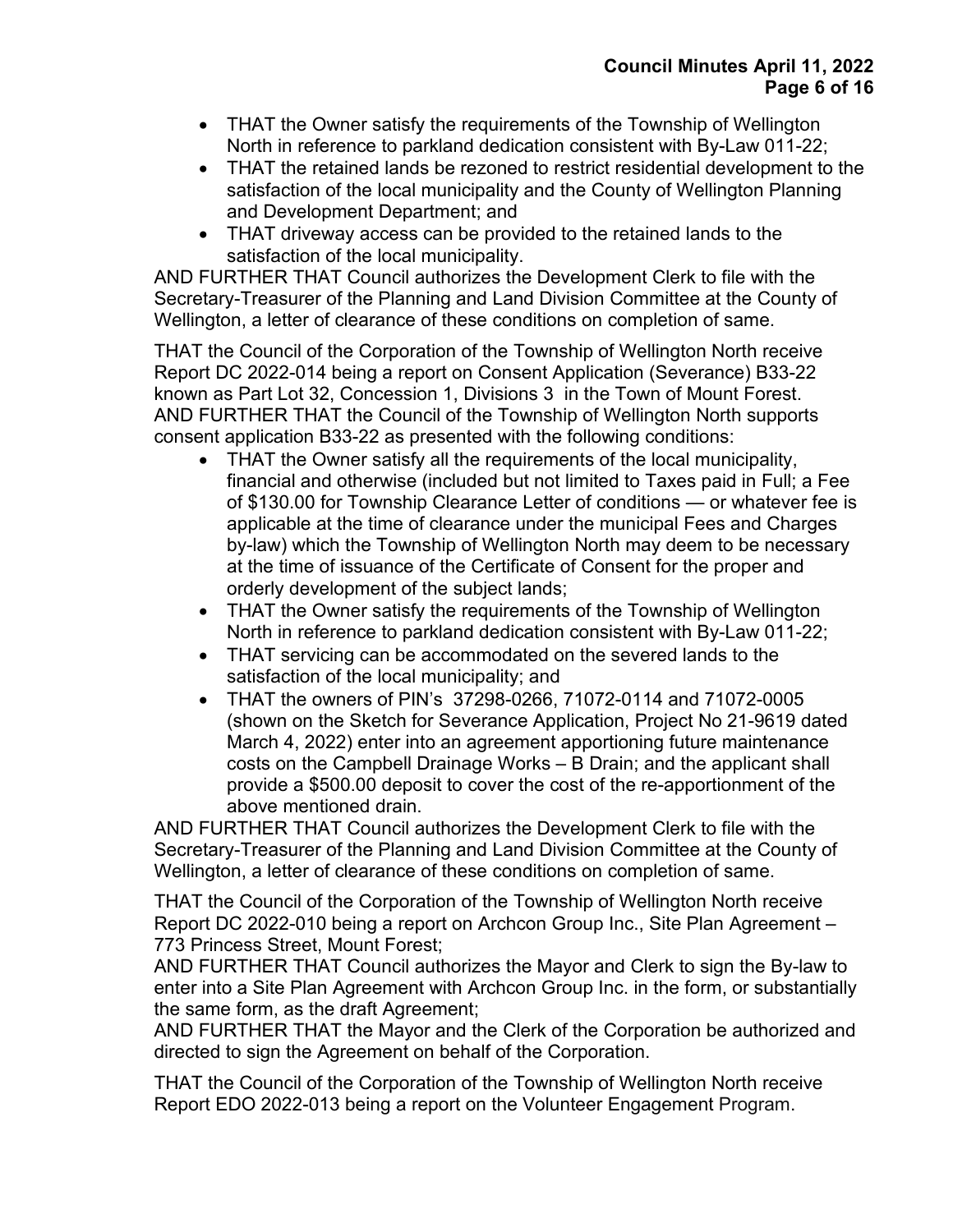AND FURTHER THAT Council, approves the attached Press Release announcing Kay Ayres as the recipient of the Township of Wellington North Senior of the Year Award,

AND FURTHER THAT Council, in recognition of the important role that Volunteers, not-for-profit organizations and community groups play in our municipality, supports the Mayor's proclamation, proclaiming April 24-30, 2022, as National Volunteer Week, AND FURTHER THAT Council invites all volunteers in our community to join us on Thursday May 5th, 2022, from 5:00pm -7:00pm at the Arthur & Area Community Centre for a Volunteer Celebration dinner.

THAT the Council of the Corporation of the Township of Wellington North receive Report EDO 2022 – 014, being a report on the Employerone Survey as well as the April 13th Growth, Housing & Development Public Information Meeting.

THAT the Council of the Corporation of the Township of Wellington North receive the Vendor Cheque Register Report dated March 31, 2022.

THAT the Council of the Corporation of the Township of Wellington North receive Report OPS 2022-015 being a report on the award of a valve turning trailer; AND FURTHER THAT Council award the supply of the new valve turning trailer to Wachs Canada Ltd. at a cost of \$99,877.50 plus applicable taxes; AND FURTHER THAT Council authorize the Director of Operations, or their designate, to sign any agreements necessary to make the purchase.

THAT the Council of the Corporation of the Township of Wellington North receive the Crime Stoppers Guelph Wellington Newsletter, Spring 2022 CSGW News.

THAT the Council of the Corporation of the Township of Wellington North receive the Ministry of Municipal Affairs and Housing, correspondence dated March 24, 2022, regarding Phase 2 Consultation on Urban River Valleys to Grow the Greenbelt: Proposed amendments to the Greenbelt Plan (2017) and Greenbelt Area Boundary Regulation (O. Reg 59/05) and Ideas for Adding more Urban River Valleys to the Greenbelt.

THAT the Council of the Corporation of the Township of Wellington North receive the information regarding the 2022 Municipal Election Candidate Information Workshop: Thinking of Running for Council? being held on April 21 2022.

THAT the Council of the Corporation of the Township of Wellington North receive the correspondence from the Ministry of Municipal Affairs and Housing, dated March 31, 2022, regarding More Homes for Everyone Plan.

THAT the Council of the Corporation of the Township of Wellington North receive the PIN The People and Information Network, media release dated April 1, 2022 regarding 'The Value of Volunteerism and Building Forward Together'.

THAT the Council of the Corporation of the Township of Wellington North receive the correspondence from Steven Ramjass, Steward Logistics, on behalf of Shared Tower Inc., dated February 14, 2022, regarding Proposed New Telecommunications Tower Installation, 6832 Wellington Road 109, Kenilworth, ON N0G 2E0, File No. STC0234 – Teviotdale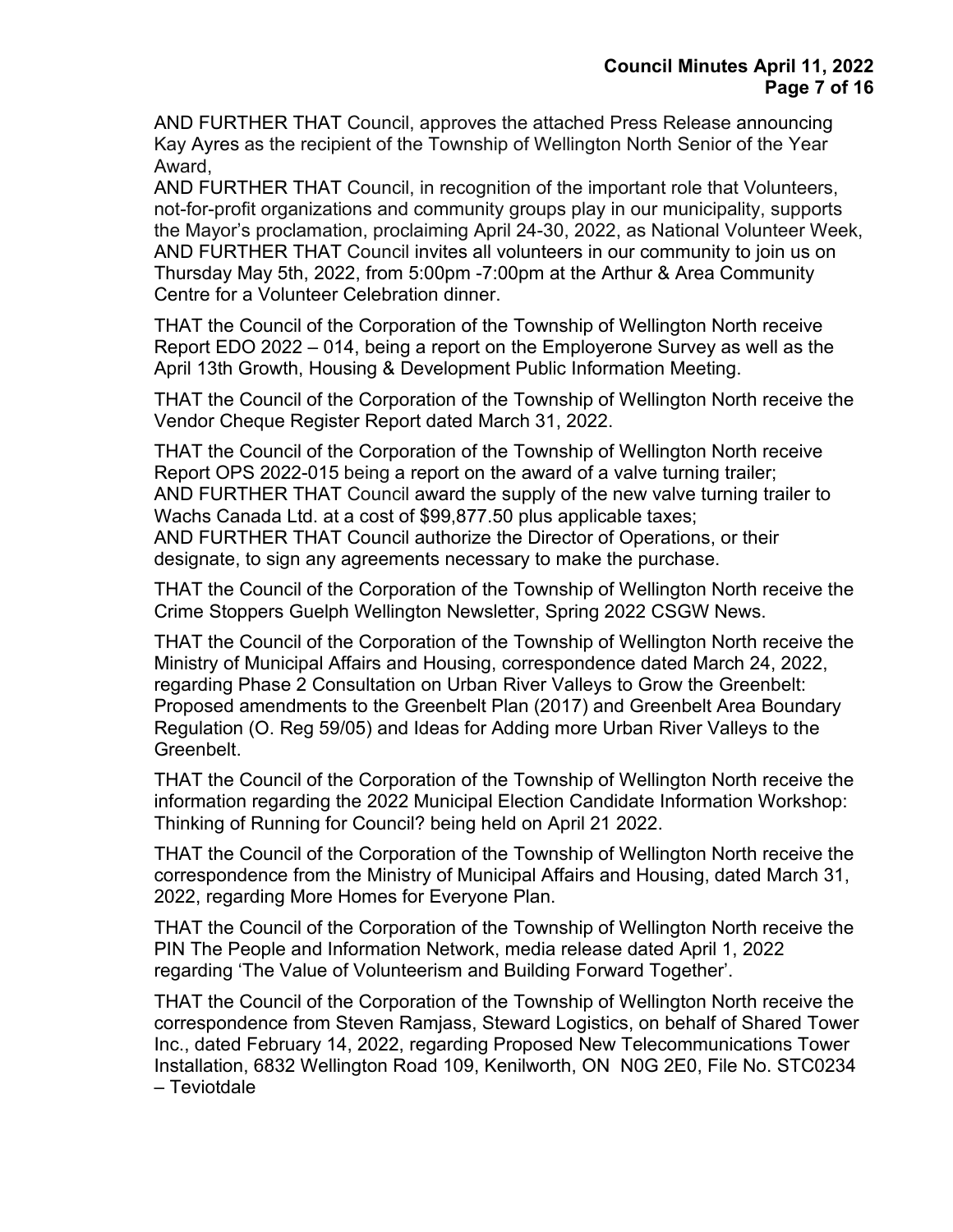THAT the Council of the Corporation of the Township of Wellington North have no objections to the proposed tower or tower location at 6832 Wellington Road 109, Kenilworth, ON N0G 2E0, by Steward Logistics, on behalf of Shared Tower Inc., File No. STC0234 – Teviotdale

THAT the Council of the Corporation of the Township of Wellington North receive the correspondence from the Ministry of Municipal Affairs and Housing, dated April 6, 2022 regarding MMAH Orders Reopening Ontario Act

### CARRIED

## **CONSIDERATION OF ITEMS FOR SEPARATE DISCUSSION AND ADOPTION**

RESOLUTION: 2022-113

Moved: Councillor Burke

Seconded: Councillor McCabe

THAT the Council of the Corporation of the Township of Wellington North receive the minutes of the Mount Forest Aquatics Ad-Hoc Advisory Committee meetings held on February 8, 2022 and March 1, 2022.

CARRIED

RESOLUTION: 2022-114

Moved: Councillor McCabe

Seconded: Councillor Hern

THAT the Council of the Corporation of the Township of Wellington North receive the minutes of the Recreation, Park and Leisure Committee Meeting held on March 8, 2022.

CARRIED

Councillor Hern noted that she and Al Rawlins were not guests at the March 8, 2022 Recreation, Park and Leisure Committee meeting.

RESOLUTION: 2022-115

Moved: Councillor McCabe

Seconded: Councillor Hern

THAT the Council of the Corporation of the Township of Wellington North, as recommended by the Recreation, Parks and Leisure Committee, award the Ice Resurfacer project to Resurfice Corp. at a cost of \$92,000 plus applicable taxes;

AND FURTHER THAT the Council of the Township of Wellington North authorize the Director of Operations, or their designate, to sign any necessary agreements in order to make this purchase;

AND FURTHER THAT the Council of the Township of Wellington North waive the requirement for a competitive process as detailed within the Township's purchasing and procurement policy. CARRIED

RESOLUTION: 2022-116 Moved: Councillor McCabe Seconded: Councillor Hern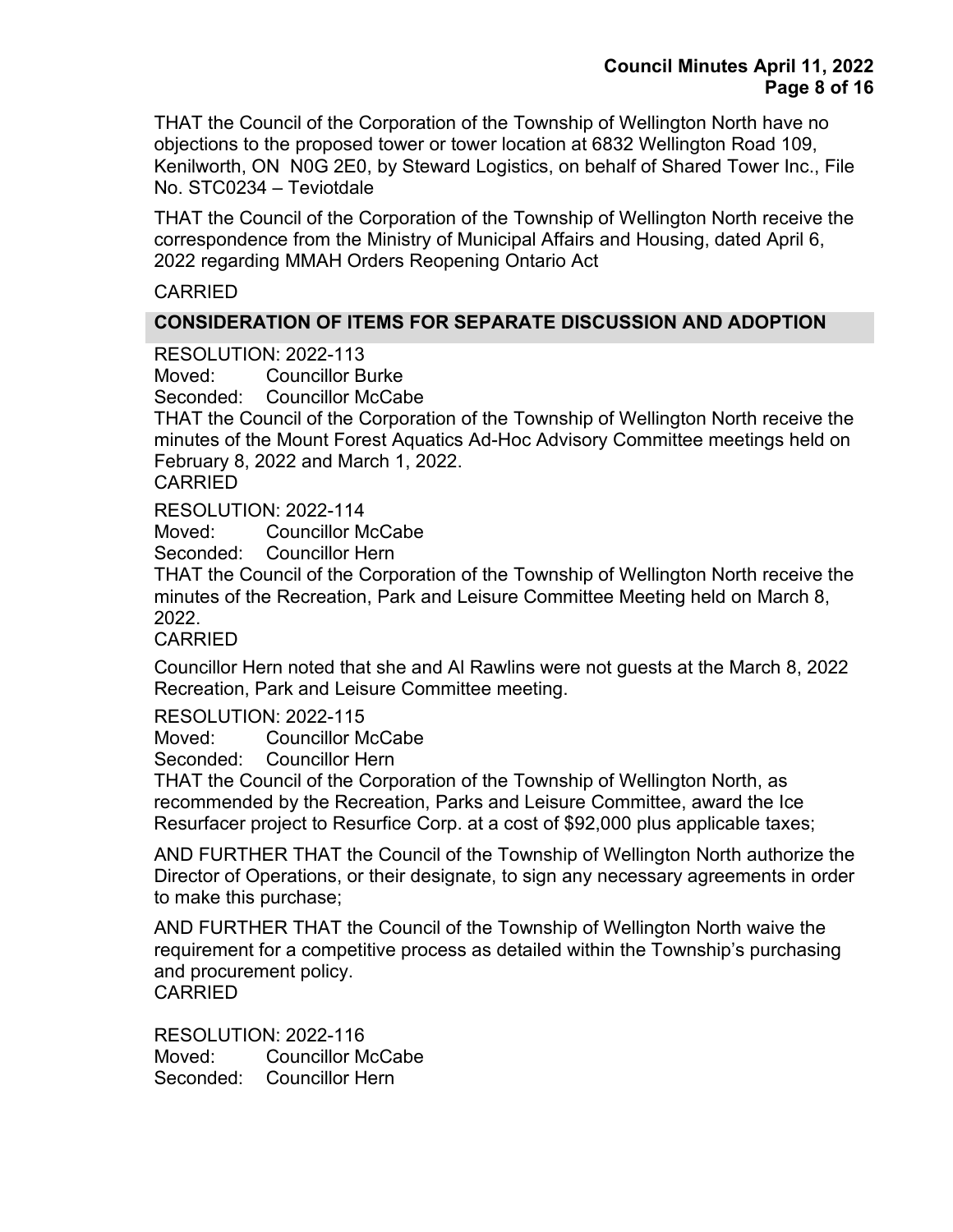THAT the Council of the Corporation of the Township of Wellington North, as recommended by the Recreation, Parks and Leisure Committee, direct staff to create a new, full-time, permanent role within recreation with duties including landscaping, trail maintenance and arena coverage and begin recruitment immediately. CARRIED

RESOLUTION: 2022-117

Moved: Councillor Hern

Seconded: Councillor McCabe

THAT the Council of the Corporation of the Township of Wellington North receive the Planning Report prepared by Matthieu Daoust, Planner, County of Wellington, dated April 5, 2022, regarding Redline Revision Draft Approved Plan of Subdivision – 23T20202 at 321 Domville St., Arthur, Cachet Developments. CARRIED

RESOLUTION: 2022-118

Moved: Councillor Yake

Seconded: Councillor McCabe

THAT Council support the Redline Revision Draft Approved Plan of Subdivision – 23T20202 at 321 Domville St., Arthur, Cachet Developments.

```
CARRIED
```
RESOLUTION: 2022-119

Moved: Councillor Burke

Seconded: Councillor Yake

THAT the Council of the Corporation of the Township of Wellington North receive the Planning Report prepared by Matthieu Daoust, Planner, County of Wellington, dated April 6, 2022 regarding Redline Revision Draft Approved Plan of Subdivision – 23T18004, London Road North, Mount Forest, 2574574 Ontario Inc. – Brad Wilson. CARRIED

RESOLUTION: 2022-120

Moved: Councillor McCabe

Seconded: Councillor Hern

THAT Council support the Redline Revision Draft Approved Plan of Subdivision – 23T18004, London Road North, Mount Forest, 2574574 Ontario Inc. – Brad Wilson. **CARRIED** 

RESOLUTION: 2022-121

Moved: Councillor Burke

Seconded: Councillor Yake

THAT the Council of the Corporation of the Township of Wellington North receive Report EDO 2022-012 being a report on the Grants & Donations Community Development Program.

CARRIED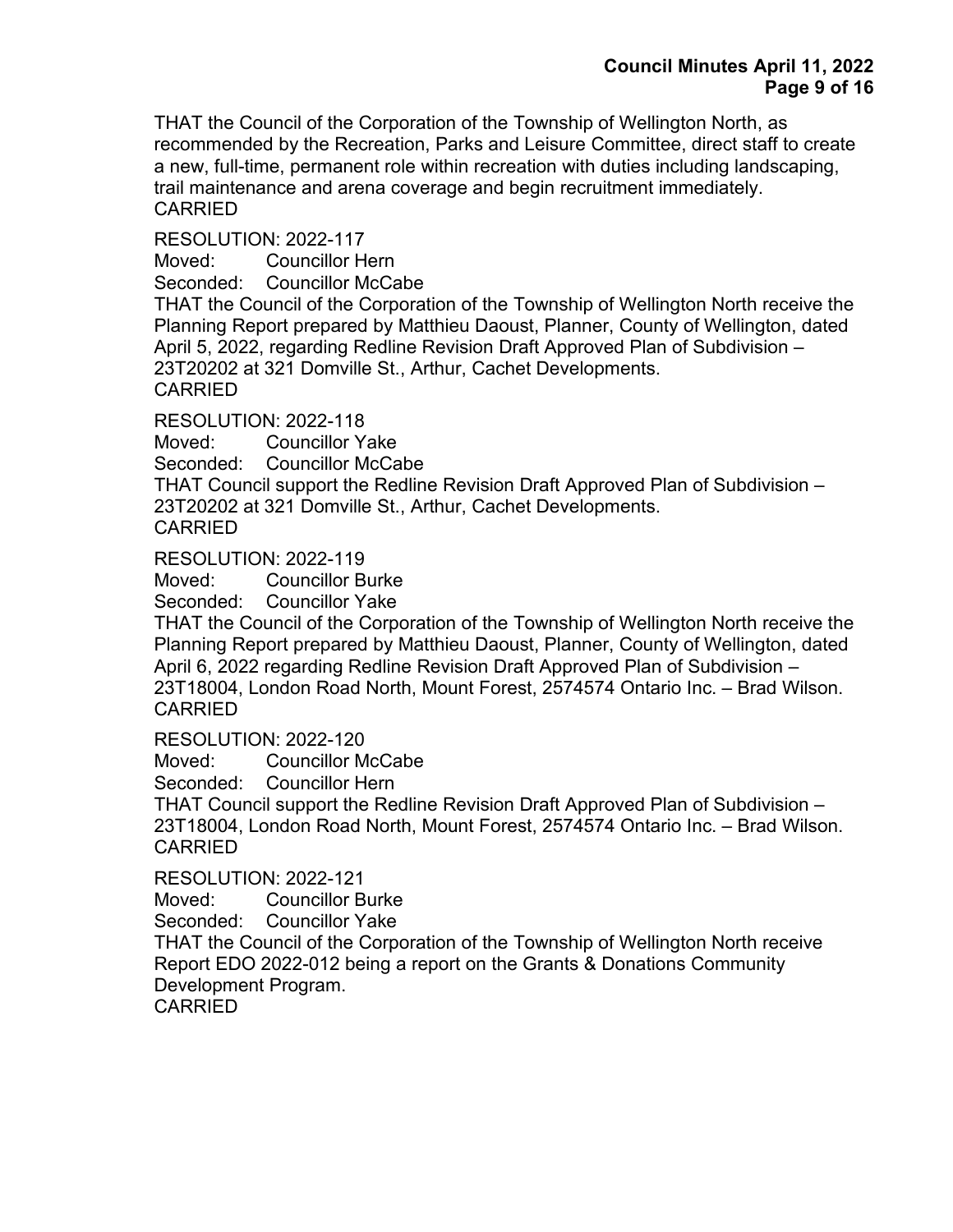Moved: Councillor Burke

Seconded: Councillor Hern

THAT the Council of the Corporation of the Township of Wellington North, in recognition of the important role that not-for-profit organizations and community groups play in our municipality, approve the recommendation to advance \$44,564.99 in grants to a total of 31 organizations as outlined in Report EDO 2022-012. CARRIED

Council directed staff to work with Public Health and the County regarding the waiving of fees for vaccination clinics and bring a report to a future meeting.

RESOLUTION: 2022-123

Moved: Councillor Burke

Seconded: Councillor Hern

THAT the Council of the Corporation of the Township of Wellington North receive the Saugeen Connects, Media Release, April 4, 2022, Saugeen Connects launches 3rd Annual Summer Start Up Program, a Chance for Youth to Receive Grants to Try Entrepreneurship.

#### **CARRIED**

Moved: Councillor Burke

Seconded: Councillor McCabe

THAT the Council of the Corporation of the Township of Wellington North receive Report OPS 2022-011 being a report on the 2022 sanitary allocations;

AND FURTHER THAT Council review and adopt the 2022 Reserve Capacity Calculations for Arthur and Mount Forest as prepared by Triton Engineering Services Limited dated April 4, 2022;

AND FURTHER THAT Council direct staff to work towards entering a sewage allocation agreement with the following developers in Wellington North:

- Cachet Developments (Arthur) Inc. 59 units
- Deer Ridge Heights Inc. 75 units

AND FURTHER THAT Council award ten (10) units of sewage allocation to the Building Department for distribution for infill lots within the Arthur;

AND FURTHER THAT Council award zero (0) units of sewage allocation to the Building Department for distribution during the next year for infill lots within Mount Forest.

AND FURTHER THAT Council authorize the Mayor and Clerk to sign a by-law to enter into the agreements;

AND FURTHER THAT Council direct staff to submit a copy of this resolution, copies of the reports prepared by Triton Engineering Services Limited, and the resolution from this report to the Ministry of the Environment, Conservation & Parks.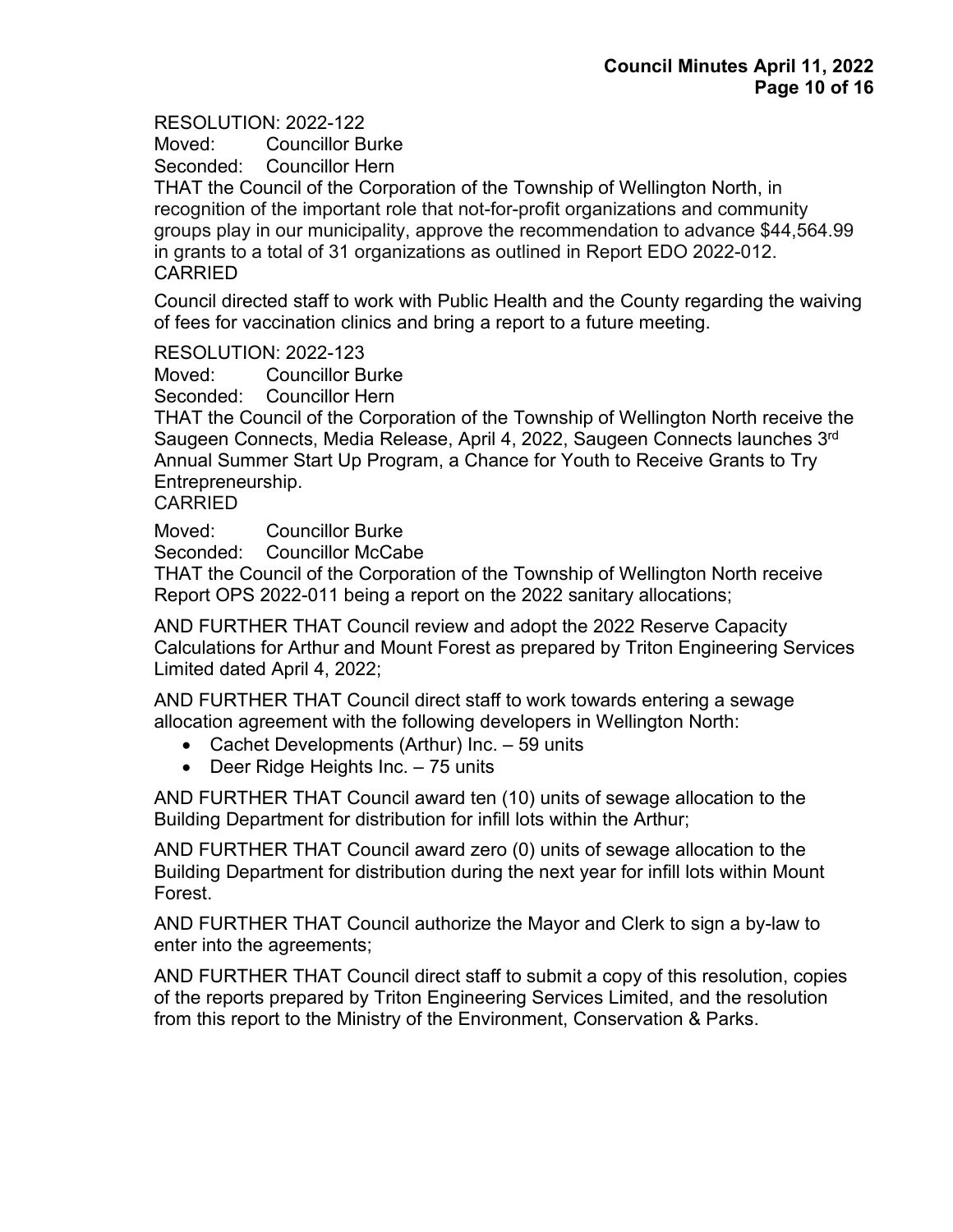Moved: Councillor McCabe

Seconded: Councillor Hern

THAT resolution on Report OPS 2022-011 being a report on the 2022 sanitary allocations be amended by adding:

THAT Council of the Corporation of the Township of Wellington North enter into a sewage allocation agreement with Cachet Developments (Arthur) Inc. for an additional 21 units this year.

## DEFEATED

RESOLUTION: 2022-125

Moved: Councillor McCabe

Seconded: Councillor Hern

THAT resolution on Report OPS 2022-011 being a report on the 2022 sanitary allocations be amended by adding:

That the Council of the Corporation of the Township of Wellington North allocate Cachet Developments (Arthur) Inc. 60 sewage units in 2022 and further allocate 98 units in 2023.

CARRIED

RESOLUTION: 2022-126

Moved: Councillor Burke

Seconded: Councillor McCabe

THAT the Council of the Corporation of the Township of Wellington North receive Report OPS 2022-011 being a report on the 2022 sanitary allocations;

AND FURTHER THAT Council review and adopt the 2022 Reserve Capacity Calculations for Arthur and Mount Forest as prepared by Triton Engineering Services Limited dated April 4, 2022;

AND FURTHER THAT Council direct staff to work towards entering a sewage allocation agreement with the following developers in Wellington North:

- Cachet Developments (Arthur) Inc. 60 units in 2022
- Cachet Developments (Arthur) Inc. 98 units in 2023
- Deer Ridge Heights Inc. 75 units

AND FURTHER THAT Council award ten (10) units of sewage allocation to the Building Department for distribution for infill lots within the Arthur;

AND FURTHER THAT Council award zero (0) units of sewage allocation to the Building Department for distribution during the next year for infill lots within Mount Forest.

AND FURTHER THAT Council authorize the Mayor and Clerk to sign a by-law to enter into the agreements;

AND FURTHER THAT Council direct staff to submit a copy of this resolution, copies of the reports prepared by Triton Engineering Services Limited, and the resolution from this report to the Ministry of the Environment, Conservation & Parks. CARRIED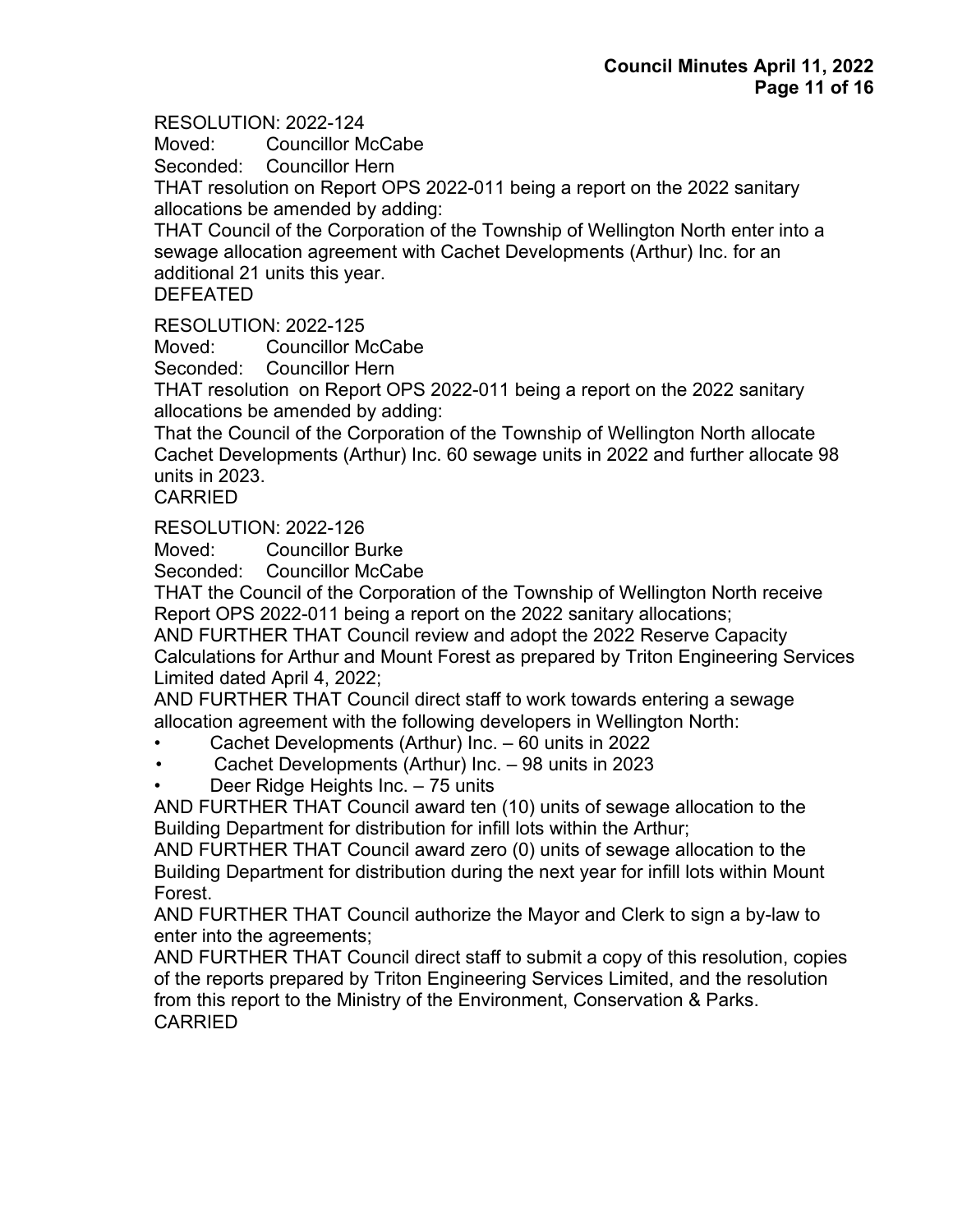Moved: Councillor Hern Seconded: Councillor McCabe

THAT the April 11, 2022 Regular Meeting of the Council of the Corporation of the Township of Wellington North be extended past the four (4) hours curfew as set out in Section 23.1 of By-law Number 111-21 being the Procedure By-law for governing the calling, place and proceedings of meetings of Council and its Committees. CARRIED

RESOLUTION: 2022-128

Moved: Councillor Burke

Seconded: Councillor Hern

THAT Council direct staff to invite the developer's contained within this report, who have submitted an application for sewage allocation but do not meet the submission requirements, be provided a request for deputation form in order that they may discuss with Council the details / merits of their project.

AND FURTHER THAT Council waive the clause 29.3 in the Procedure By-law 111-21 that provides the number of deputations shall be limited to two (2) at any meeting for developer's who wish to deputation regarding sewage allocation applications. DEFEATED

Council directed staff to bring a report regarding policy options for managing rate of growth to a future council meeting.

RESOLUTION: 2022-129

Moved: Councillor Burke

Seconded: Councillor Hern

THAT the Council of the Corporation of the Township of Wellington North receive Report CLK 2022-010 being a report on Municipal and School Board Elections Signs guidelines;

AND FURTHER THAT Council endorses the municipal election sign policy for the Township of Wellington North;

AND FURTHER THAT Council authorizes the Mayor and Clerk to sign a by-law to amend By-Law 117-21 Schedule A to establish fees and charges for various services provided by the municipality.

**CARRIED** 

RESOLUTION: 2022-130

Moved: Councillor McCabe

Seconded: Councillor Burke

THAT the Council of the Corporation of the Township of Wellington North receive Report CAO 2022-002 Post Pandemic Council Meeting Format;

AND FURTHER THAT the Council of the Township of Wellington North authorizes the Clerk and Clerks Department to implement in phases the necessary provisions, policies and technology required to host hybrid meetings that will allow for in-person, simultaneous virtual participation, and live streaming of Council meetings when the technology has been installed;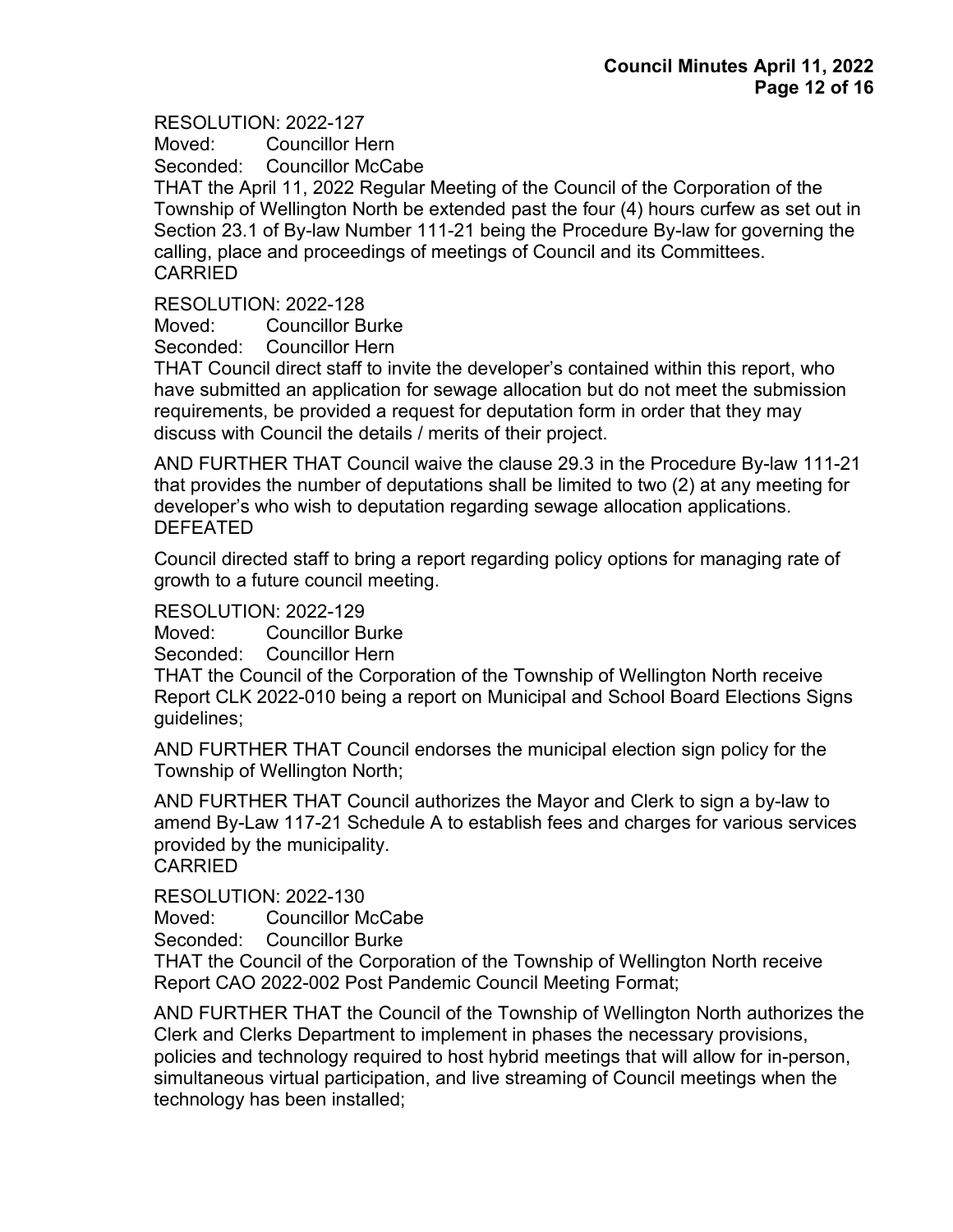AND FURTHER THAT Municipal Modernization funds be authorized to cover costs associated with implementing hybrid meetings. CARRIED

RESOLUTION: 2022-131 Moved: Councillor Hern Seconded: Councillor Burke THAT the Council of the Corporation of the Township of Wellington North receive the correspondence from John Nater, MP Perth-Wellington and Randy Pettapiece, MPP Perth-Wellington, dated March 29, 2022 regarding fundraising capabilities of municipalities and service clubs and use of proceeds of lotteries. CARRIED

## **NOTICE OF MOTION**

No notice of motion tabled.

## **COMMUNITY GROUP MEETING PROGRAM REPORT**

No community group meeting program reports tabled.

#### **BY-LAWS**

- a. By-law Number 038-22 being a by-law to authorize a contract for Queen Street East reconstruction and Page Street storm sewer between The Corporation of the Township of Wellington North and Cox Construction Limited (schedule to by-law available in Clerk's office on request)
- b. By-law Number 039-22 being a by-law to authorize a Sewage Allocation Agreement between The Corporation of the Township of Wellington North and Archcon Group Inc.
- c. By-law Number 040-22 being a by-law to authorize the execution of an agreement between Her Majesty The Queen In Right Of Ontario as represented by the Minister of Agriculture, Food and Rural Affairs and the Corporation of The Township of Wellington North (Rural Economic Development Program – Mount Forest Street Scaping Project)
- d. By-law Number 041-22 being a by-law to repeal superseded by-laws
- e. By-law Number 042-22 being a by-law to appoint a Director of Finance/Treasurer for The Corporation of the Township of Wellington North and repeal 085-17
- f. By-law Number 043-22 being a by-law to authorize a Site Plan Agreement with Archcon Group Inc.

RESOLUTION: 2022-132

Moved: Councillor McCabe Seconded: Councillor Burke THAT By-law Number 038-22, 039-22, 040-22, 041-22, 042-22 and 043-22 be read a First, Second and Third time and enacted. **CARRIED**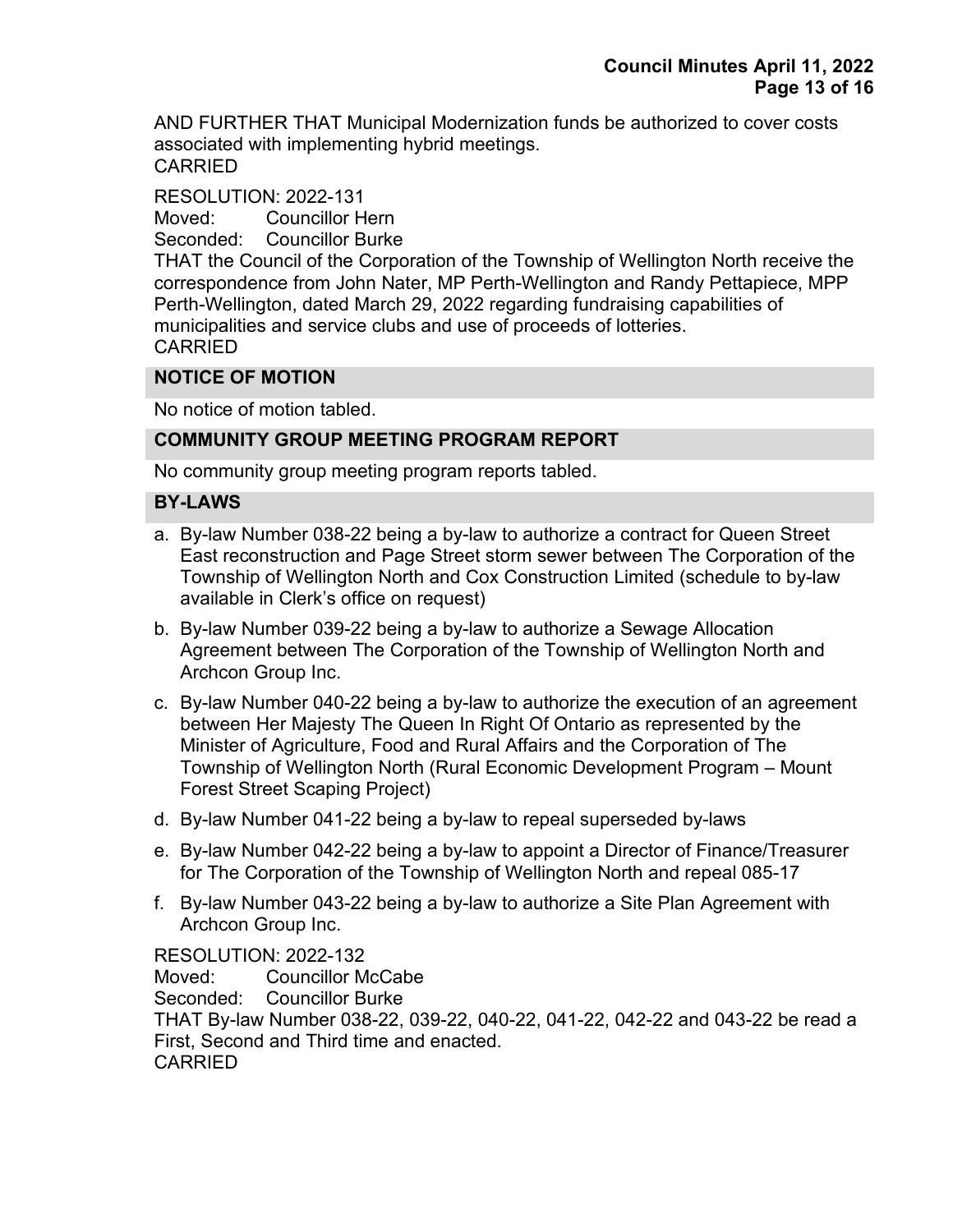#### **CULTURAL MOMENT**

• Celebrating Arthur: 150 Years

This 2022 Canada Day weekend, the village of Arthur will celebrate 150 years of incorporation.

The site that became Arthur was established at the northern end of the Six Nations Land Grant set by the Jones Baseline survey in 1792. Eighty years later, Arthur village entered the railroad age just as it began incorporation. The end of 1871 and beginning of 1872 brought freight and passenger trains through the area, allowing for growth from a widespread rural settlement into a thriving community. The addition of telephone service in 1891 further connected Arthur with the wider world.

By this time immigration of Eastern and Western Europeans, particularly Ireland, the British Isles and Germany, served to build the village's population and expand businesses and services needed to serve the area. Much later the devastation of World War II brought waves of immigrants from countries like Holland and Italy. In the 21<sup>st</sup> Century, Arthur has welcomed more diversity among those families who enjoy their homes in the village after workdays in large urban centres. And their children can flourish in a place closer to nature.

From its beginning Arthur proved to be the heart of its rural area. Saturdays were the time for residents and farm families to conduct business, catch up on the news, perhaps attend the latest horse races, and enjoy a weekly break. Farmers who supplied milk and cream to the Wellington County Creamery picked up the checks which paid for necessaries and small indulgences.

The arduous work of carving out family farms and building successful village businesses established traditions of both self-reliance and service to others. While preserving individuality, the residents of Arthur are ready to support fellow citizens. This has always been a village of volunteers through service clubs, churches, schools, sports, and numerous other ways.

Long before its designation as "Canada's Most Patriotic Village" Arthur's residents rallied to the call from the British mother country to give sons and daughters to wars across the ocean. The Boer war and the "war to end all wars" brought deeds of heroism and daily tragedy for every Arthur resident. In World War II the acts of bravery and sacrifice continued. One hundred and fifty years into Arthur's incorporation, dedication to the protection of lives and freedom continues to inform the village's identity.

In 2022, the foundations on which Arthur was built continue to sustain this community: hard work, support for one's neighbour, resourcefulness, and respect for our history. The planned celebration embodies all these qualities. We can be assured that the citizens of Arthur will safeguard them for the next 150 years.

Submitted by Gail Donald, Wellington North Cultural Roundtable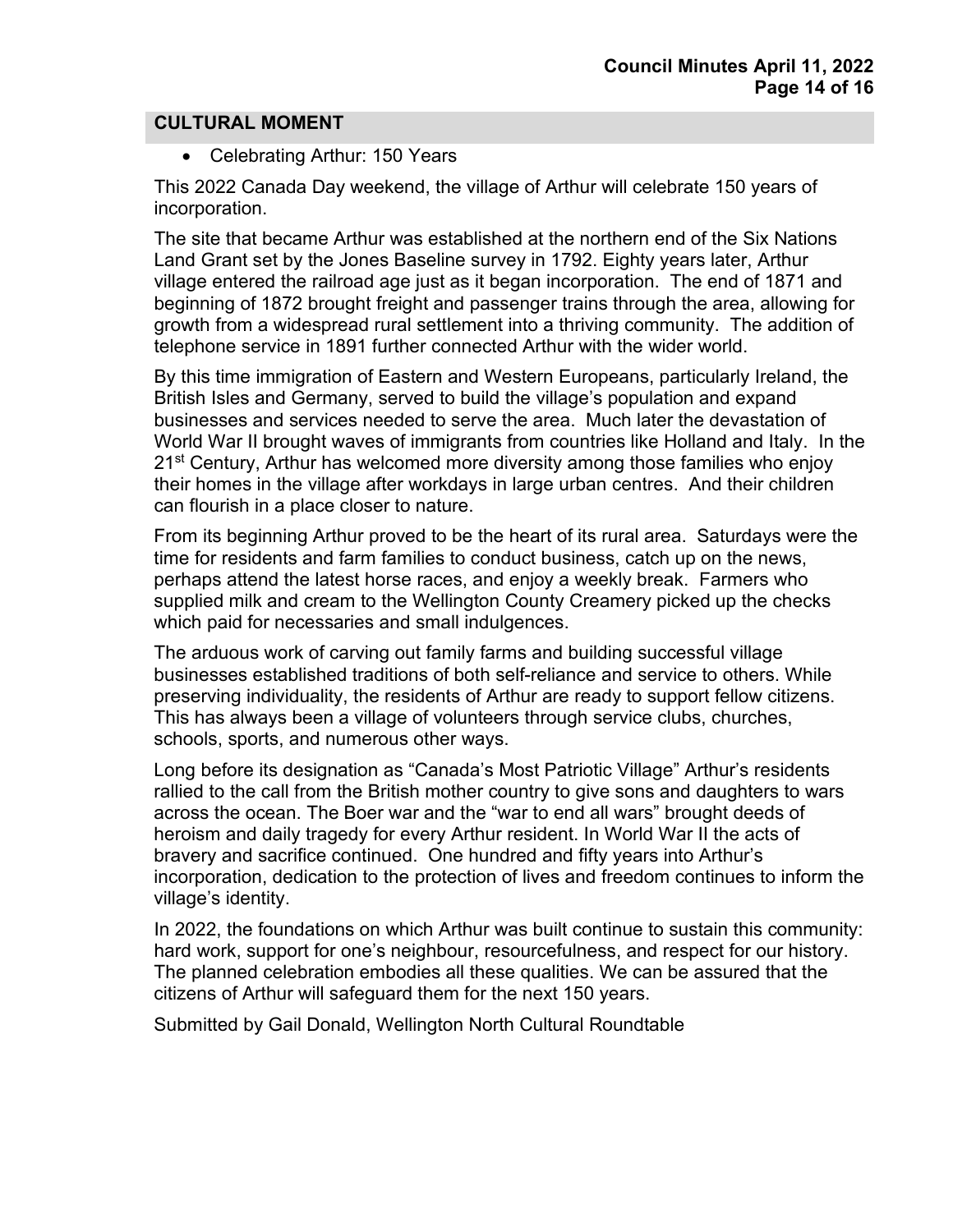## **CLOSED MEETING SESSION**

Council recessed the meeting at 6:25 p.m. for a five-minute break and reconvened at 6:30 p.m.

The meeting is closed pursuant to Section 239 (2) of the Municipal Act, 2001, specifically:

(k) a position, plan, procedure, criteria or instruction to be applied to any negotiations carried on or to be carried on by or on behalf of the municipality or local board. 2001, c. 25, s. 239 (2); 2017, c. 10, Sched. 1, s. 26.

RESOLUTION: 2022-133

Moved: Councillor Hern

Seconded: Councillor Burke

THAT the Council of the Corporation of the Township of Wellington North go into a meeting at 6:31 p.m. that is closed to the public under subsection 239 (2) of the Municipal Act, 2001, specifically:

(k) a position, plan, procedure, criteria or instruction to be applied to any negotiations carried on or to be carried on by or on behalf of the municipality or local board. 2001, c. 25, s. 239 (2); 2017, c. 10, Sched. 1, s. 26.

CARRIED

- 1. REPORTS
	- CAO 2022-001 Managed Service Provider (MSP) IT Requirements & Replacement
	- CAO recruitment,  $3<sup>rd</sup>$  party consultant discussion
- 2. REVIEW OF CLOSED SESSION MINUTES
	- March 21, 2022
- 3. RISE AND REPORT FROM CLOSED MEETING SESSION

#### RESOLUTION: 2022-134

Moved: Councillor Burke

Seconded: Councillor McCabe

THAT the Council of the Corporation of the Township of Wellington North rise from a closed meeting session at 6:45 p.m.

CARRIED

## RESOLUTION: 2022-135

Moved: Councillor Yake<br>Seconded: Councillor Hern Councillor Hern

THAT the Council of the Corporation of the Township of Wellington North receive Report CAO 2022-001 Managed Service Provider (MSP) IT Requirements & Replacement;

AND FURTHER THAT Council approve the confidential direction to staff. CARRIED